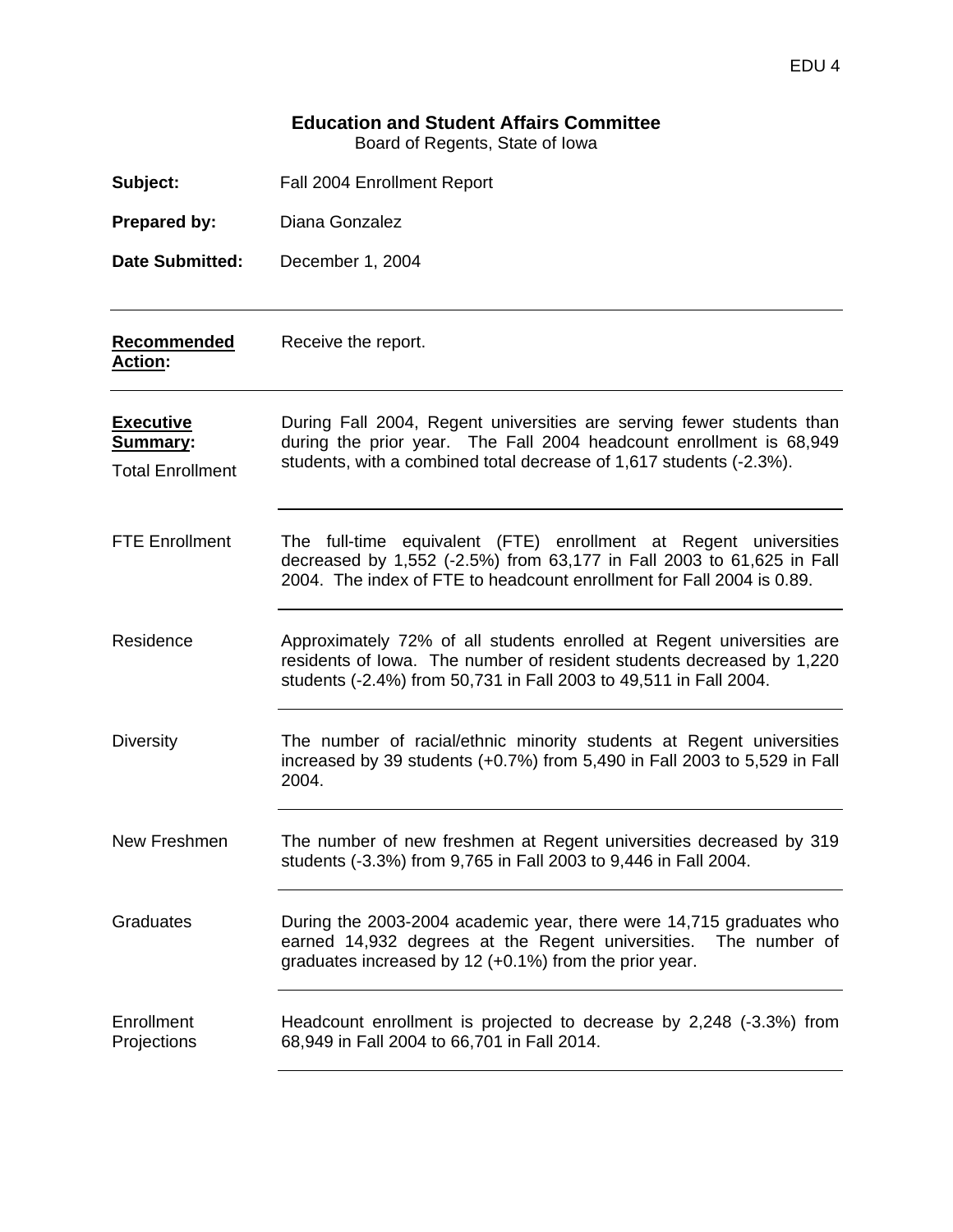| Special Schools | The total number of students served (on-campus and off-campus) by the  |
|-----------------|------------------------------------------------------------------------|
|                 | Regent Special Schools and Price Lab School in Fall 2004 was 947. This |
|                 | represents an increase of 51 students (+5.7%) from the prior year.     |

Trends/Changes • This is the second consecutive year of enrollment decreases in the combined enrollment at the Regent universities. This is the third consecutive year of enrollment decreases for UNI and the second consecutive year of enrollment decreases for ISU.

> • This is the third consecutive year of enrollment decreases in the number of resident students.

> This is the second consecutive year of enrollment decreases in the number of undergraduate students and the third consecutive year of enrollment decreases in the number of new freshmen at the Regent universities.

> • There have been nine years of increases in the number of racial/ethnic minority students at the Regent universities during the past ten years.

> • There have been six years of increases in the number of graduates at the Regent universities during the past seven years.

**Link to Strategic Plan:**  This Report addresses the following strategy in the Board's Strategic Plan: 1.1.2.2 Profile of undergraduate, graduate, and professional student populations by race, ethnicity, gender, disability, and socioeconomic status. **Background:** The annual enrollment governance report describes the following characteristics: Total enrollment at the Regent universities; Enrollment by residence, gender, race/ethnicity, and educational level at the Regent universities. Enrollment at the Regent Special Schools and Price Lab School. Purpose of Report The purpose of the report is to enable the Board of Regents to monitor the attainment of goals contained in the Board's Strategic Plan and to

evaluate the need for new policy development in specific areas.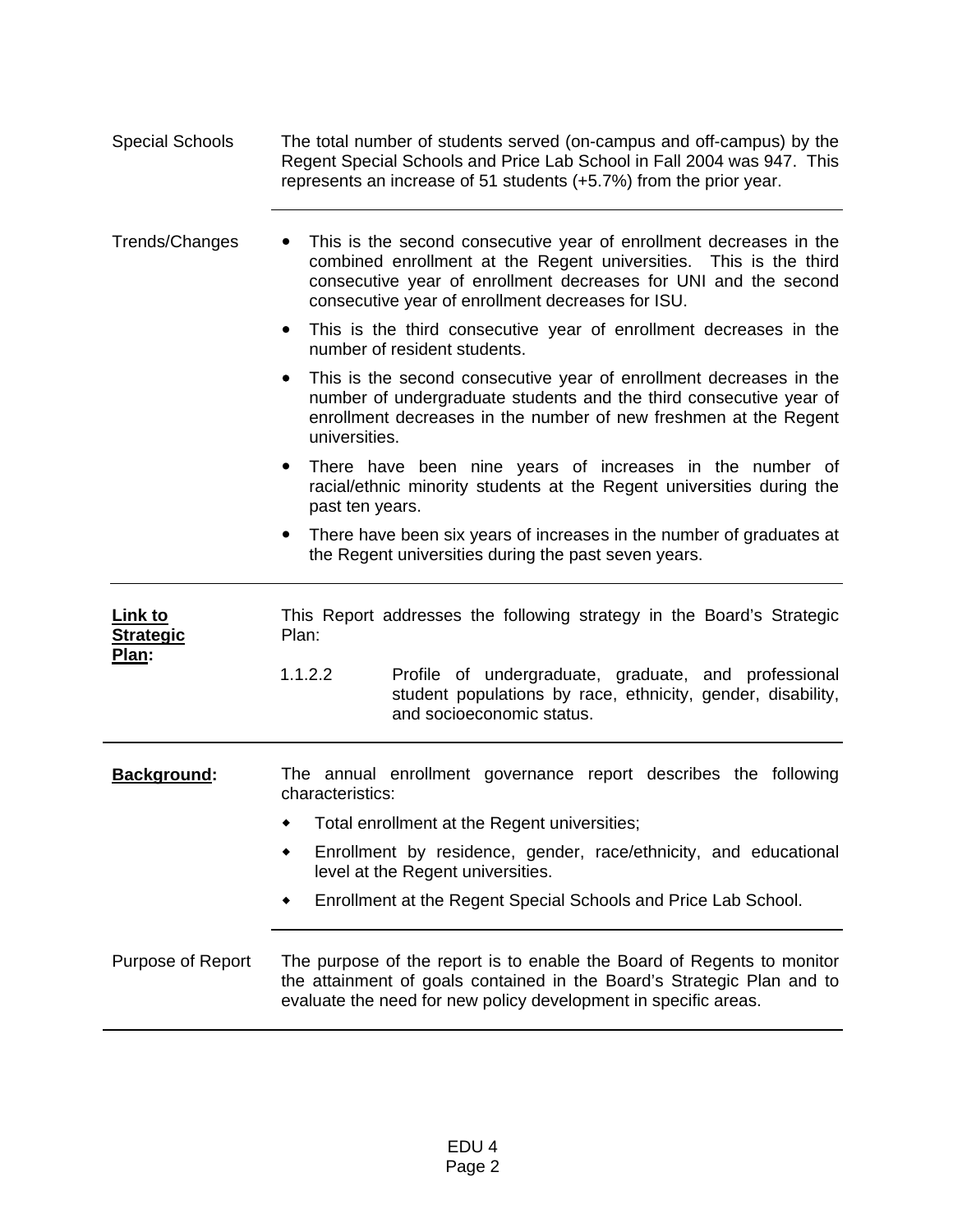## **Analysis:**

**Total Enrollment** During the past ten years, the total headcount enrollment increased by 3,632 students (+5.6%) from 65,317 to 68,949. Enrollment changes from Fall 2003 to Fall 2004 are described below.

| <b>INSTITUTION</b> | <b>FALL 2003</b> | <b>FALL 2004</b> | <b>CHANGE</b> | % CHANGE |
|--------------------|------------------|------------------|---------------|----------|
| SUI                | 29,745           | 29,745           |               | $0.0\%$  |
| <b>ISU</b>         | 27,380           | 26,380           | $-1,000$      | $-3.7\%$ |
| UNI                | 13,441           | 12,824           | -617          | $-4.6\%$ |
| <b>TOTAL</b>       | 70,566           | 68,949           | 1,617         | $-2.3%$  |

### **Residents of Iowa**

Racial/Ethnic Minority Students

| <b>INSTITUTION</b> | <b>FALL 2003</b> | <b>FALL 2004</b> | <b>CHANGE</b> | <b>% CHANGE</b> |
|--------------------|------------------|------------------|---------------|-----------------|
| SUI                | 18,887           | 18,996           | $+109$        | $+0.6\%$        |
| <b>ISU</b>         | 19,488           | 18,722           | -766          | $-3.9\%$        |
| UNI                | 12,356           | 11,793           | -563          | -4.6%           |
| <b>TOTAL</b>       | 50,731           | 49,511           | $-1,220$      | $-2.4%$         |

| <b>SUI</b>   | <b>FALL 2003</b> | <b>FALL 2004</b> | <b>CHANGE</b> | % CHANGE |
|--------------|------------------|------------------|---------------|----------|
| African-Am.  | 669              | 692              | $+23$         | $+3.4%$  |
| Native Am.   | 128              | 141              | $+13$         | $+10.2%$ |
| Hispanic-Am. | 738              | 730              | -8            | $-1.1%$  |
| Asian-Am.    | 1,066            | 1,102            | +36           | $+3.4%$  |
| TOTAL        | 2,601            | 2,665            | +64           | $+2.5%$  |

| <b>ISU</b>   | <b>FALL 2003</b> | <b>FALL 2004</b> | <b>CHANGE</b> | % CHANGE |
|--------------|------------------|------------------|---------------|----------|
| African-Am.  | 722              | 711              | -11           | $-1.5%$  |
| Native Am.   | 78               | 79               | $+1$          | $+1.3%$  |
| Hispanic-Am. | 548              | 517              | -31           | $-5.7%$  |
| Asian-Am.    | 734              | 748              | $+14$         | $+1.9%$  |
| <b>TOTAL</b> | 2,082            | 2,055            | -27           | $-1.3%$  |

| UNI          | <b>FALL 2003</b> | <b>FALL 2004</b> | <b>CHANGE</b> | % CHANGE |
|--------------|------------------|------------------|---------------|----------|
| African-Am.  | 426              | 425              | -1            | $-0.2%$  |
| Native Am.   | 32               | 34               | $+2$          | $+6.3%$  |
| Hispanic-Am. | 208              | 225              | $+17$         | $+8.2%$  |
| Asian-Am.    | 141              | 125              | $-16$         | $-11.3%$ |
| ΤΟΤΑL        | 807              | 809              | $+2$          | $+0.2%$  |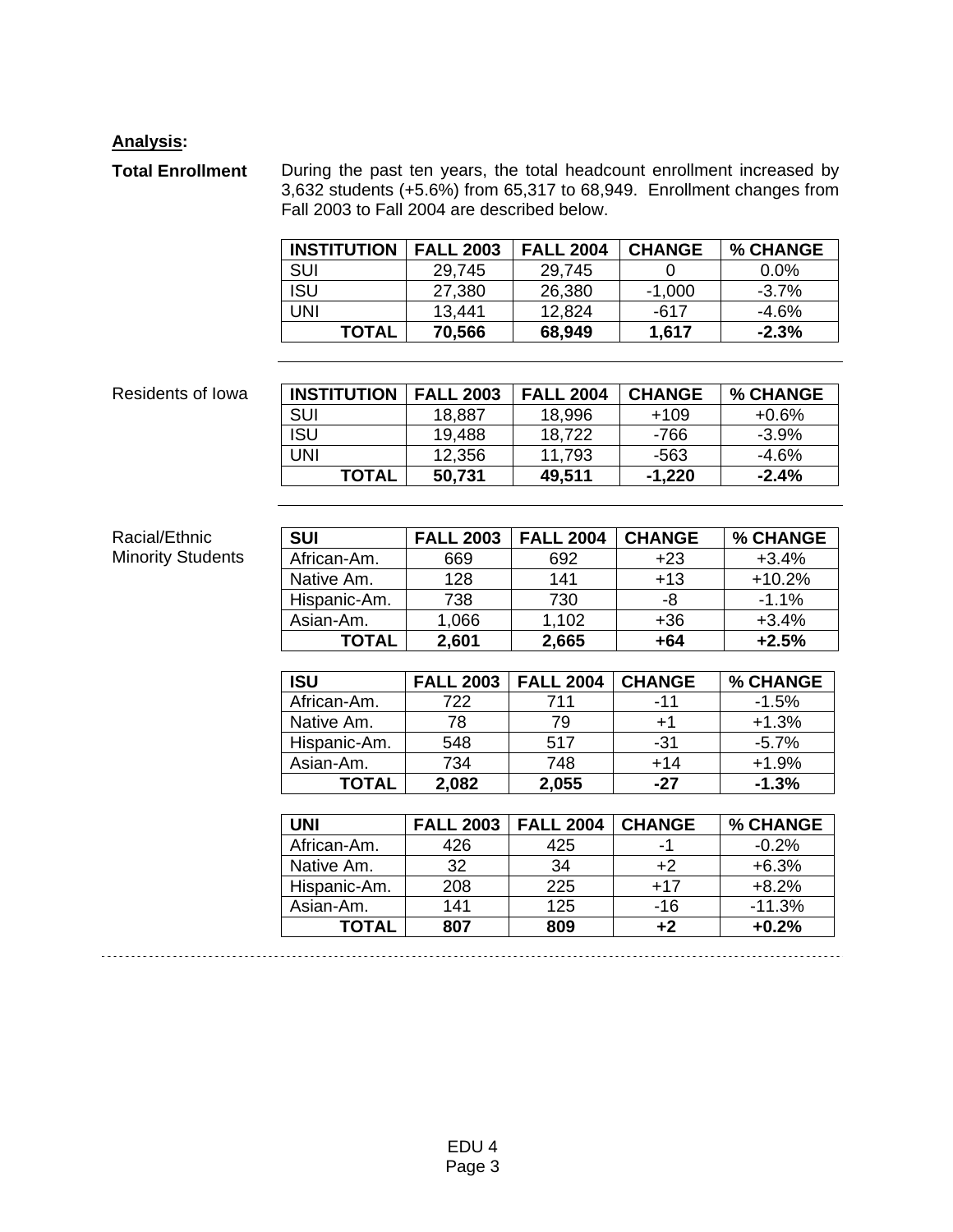#### **Undergraduate Enrollment**  During the past ten years, the total headcount enrollment increased by 3,212 students (+6.5%) from 49,497 in Fall 1994 to 52,709 in Fall 2004. Enrollment changes from Fall 2003 to Fall 2004 are described below.

| <b>INSTITUTION</b> | <b>FALL 2003</b> | <b>FALL 2004</b> | <b>CHANGE</b> | % CHANGE |
|--------------------|------------------|------------------|---------------|----------|
| <b>SUI</b>         | 20,233           | 20,135           | -98           | $-0.5\%$ |
| <b>ISU</b>         | 22,230           | 21,354           | -876          | $-3.9%$  |
| UNI                | 11.774           | 11.220           | -554          | $-4.7\%$ |
| <b>TOTAL</b>       | 54,237           | 52,709           | 1,528         | $-2.8\%$ |

#### **Residents of Iowa**

| <b>INSTITUTION</b> | <b>FALL 2003</b> | <b>FALL 2004</b> | <b>CHANGE</b> | <b>% CHANGE</b> |
|--------------------|------------------|------------------|---------------|-----------------|
| SUI                | 13,678           | 13,801           | $+123$        | $+0.9\%$        |
| <b>ISU</b>         | 17,104           | 16,424           | -680          | $-4.0\%$        |
| UNI                | 11,061           | 10,516           | -545          | $-4.9%$         |
| <b>TOTAL</b>       | 41,843           | 40,741           | $-1,102$      | $-2.6\%$        |

#### Racial/Ethnic Minority Students

| <b>SUI</b>   | <b>FALL 2003</b> | <b>FALL 2004</b> | <b>CHANGE</b> | % CHANGE |
|--------------|------------------|------------------|---------------|----------|
| African-Am.  | 435              | 449              | $+14$         | $+3.2%$  |
| Native Am.   | 76               | 87               | $+11$         | $+14.5%$ |
| Hispanic-Am. | 490              | 459              | $-31$         | $-6.3%$  |
| Asian-Am.    | 716              | 733              | $+17$         | $+2.4%$  |
| <b>TOTAL</b> | 1,717            | 1,728            | $+11$         | $+0.6%$  |
|              |                  |                  |               |          |
| <b>ISU</b>   | <b>FALL 2003</b> | <b>FALL 2004</b> | <b>CHANGE</b> | % CHANGE |
| African-Am.  | 601              | 594              | $-7$          | $-1.2%$  |
| Native Am.   | 66               | 68               | $+2$          | $+3.0%$  |
| Hispanic-Am. | 476              | 445              | $-31$         | $-6.5%$  |
| Asian-Am.    | 661              | 687              | $+26$         | $+3.9%$  |
| <b>TOTAL</b> | 1,804            | 1,794            | $-10$         | $-0.6%$  |
|              |                  |                  |               |          |
| <b>UNI</b>   | <b>FALL 2003</b> | <b>FALL 2004</b> | <b>CHANGE</b> | % CHANGE |
| African-Am.  | 323              | 324              | $+1$          | $+0.3%$  |
| Native Am.   | 28               | 30               | $+2$          | $+7.1%$  |
| Hispanic-Am. | 187              | 200              | $+13$         | $+7.0%$  |
| Asian-Am.    | 130              | 114              | $-16$         | $-12.3%$ |

**TOTAL** 668 668 0 0.0%

. . . . . . . . . . . . . . . . . . . . . . . . . . . . . . . . . .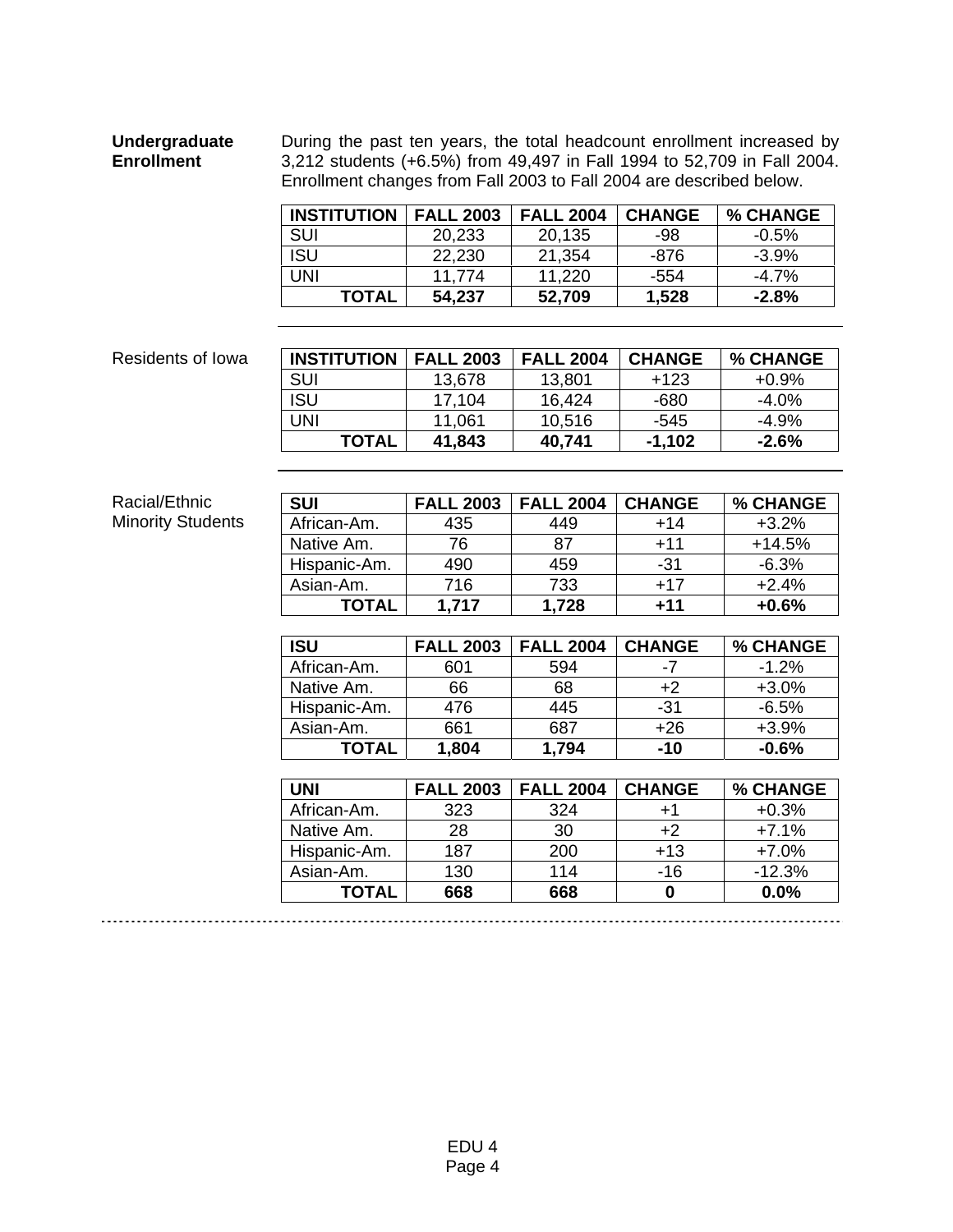### **New Freshmen Enrollment**

During the past ten years, the total headcount enrollment increased by 821 (+9.5%) from 8,625 in Fall 1994 to 9,446 in Fall 2004. Enrollment changes from Fall 2003 to Fall 2004 are described below.

| <b>INSTITUTION</b> | <b>FALL 2003</b> | <b>FALL 2004</b> | <b>CHANGE</b> | % CHANGE |
|--------------------|------------------|------------------|---------------|----------|
| SUI                | 4,083            | 4.017            | -66           | $-1.6\%$ |
| <b>ISU</b>         | 3,897            | 3,729            | -168          | $-4.3%$  |
| UNI                | 1,785            | 1,700            | -85           | -4.8%    |
| <b>TOTAL</b>       | 9.765            | 9,446            | $-319$        | $-3.3\%$ |

#### **Residents of Iowa**

| <b>INSTITUTION</b> | <b>FALL 2003</b> | <b>FALL 2004</b> | <b>CHANGE</b> | % CHANGE |
|--------------------|------------------|------------------|---------------|----------|
| SUI                | 2,545            | 2,565            | +20           | +0.8%    |
| <b>ISU</b>         | 2,865            | 2,705            | -160          | $-5.6\%$ |
| UNI                | 1,683            | 1,573            | $-110$        | $-6.5%$  |
| <b>TOTAL</b>       | 7.093            | 6,843            | $-250$        | $-3.5%$  |

### Racial/Ethnic Minority Students

| <b>SUI</b>   | <b>FALL 2003</b> | <b>FALL 2004</b> | <b>CHANGE</b> | % CHANGE |
|--------------|------------------|------------------|---------------|----------|
| African-Am.  | 87               | 87               |               | 0.0%     |
| Native Am.   | 15               | 23               | +8            | $+53.3%$ |
| Hispanic-Am. | 94               | 86               | -8            | $-8.5%$  |
| Asian-Am.    | 150              | 151              | $+1$          | $+0.7%$  |
| <b>TOTAL</b> | 346              | 347              | $+1$          | $+0.3%$  |
|              |                  |                  |               |          |
| <b>ISU</b>   | <b>FALL 2003</b> | <b>FALL 2004</b> | <b>CHANGE</b> | % CHANGE |
| African-Am.  | 105              | 111              | +6            | $+5.7%$  |
| Native Am.   | 11               | 17               | +6            | $+54.5%$ |
| Hispanic-Am. | 95               | 86               | -9            | $-9.5%$  |

| <b>TOTAL</b> | 350              | 346              | -4            | $-1.1%$  |
|--------------|------------------|------------------|---------------|----------|
|              |                  |                  |               |          |
| <b>UNI</b>   | <b>FALL 2003</b> | <b>FALL 2004</b> | <b>CHANGE</b> | % CHANGE |
| African-Am.  | 51               | 52               | +1            | $+2.0%$  |
| Native Am.   |                  |                  | $+3$          | +75.0%   |
| Hispanic-Am. | 20               | 23               | $+3$          | $+15.0%$ |
| Asian-Am.    | 23               | 14               | -9            | $-39.0%$ |
| TOTAL        | 98               | 96               | -2            | $-2.0%$  |

Asian-Am. 139 132 -7 -5.0%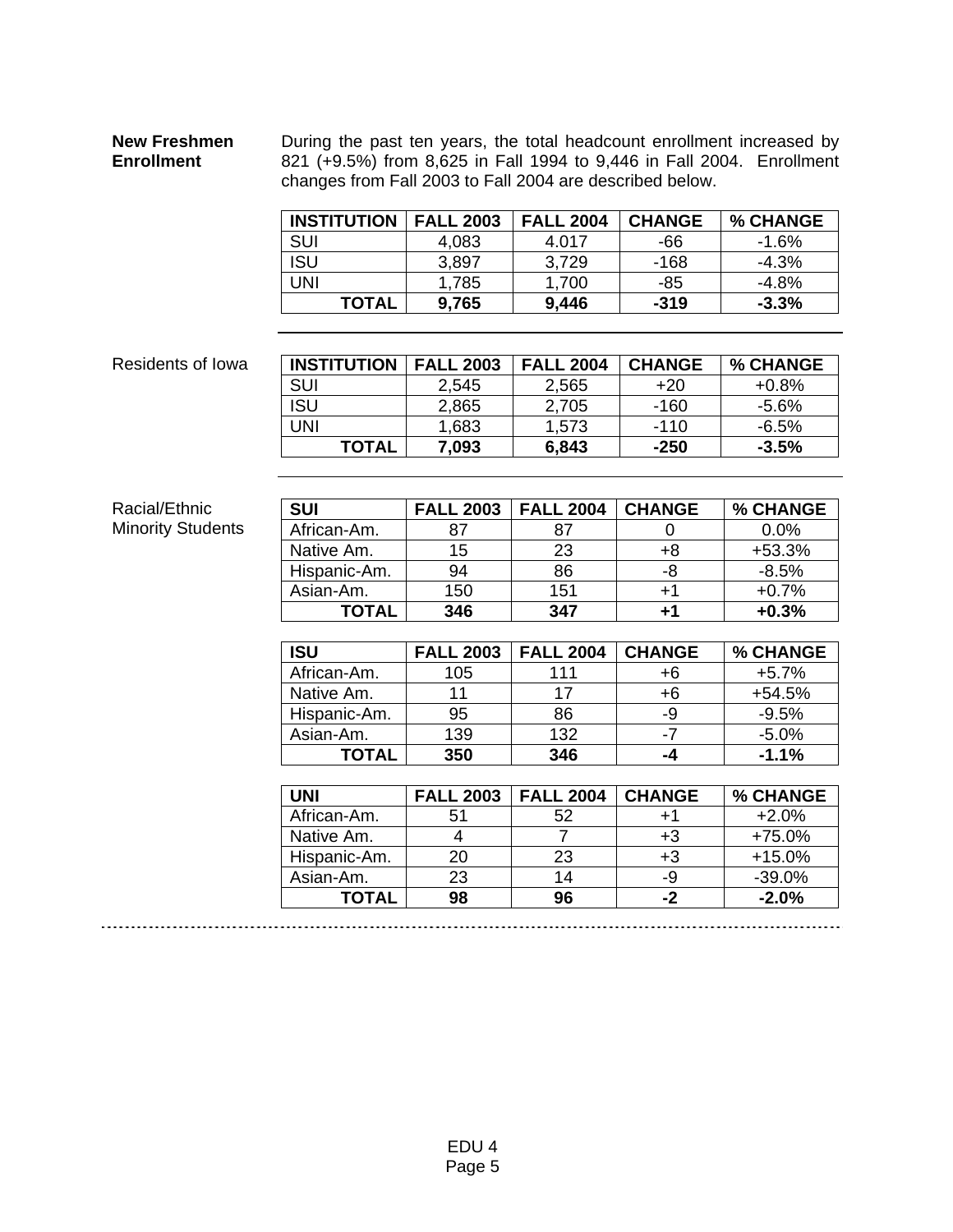**Full-Time Equivalent Enrollment**  Full-time equivalent (FTE) enrollments result from converting the enrollment of part-time students to an equivalent number of full-time students. A full-time undergraduate carries 15.5 credit hours per semester<sup>1</sup>. A full-time graduate student carries 9 credit hours per semester<sup>2</sup>.

| <b>INSTITUTION</b> | <b>FALL 2003</b> | <b>FALL 2004</b> | <b>CHANGE</b> | % CHANGE |
|--------------------|------------------|------------------|---------------|----------|
| SUI                | 26,407           | 26,112           | -295          | -1.1%    |
| <b>ISU</b>         | 25,346           | 24,507           | -839          | $-3.3\%$ |
| <b>UNI</b>         | 11,424           | 11,006           | -418          | $-3.7\%$ |
| <b>TOTAL</b>       | 63,177           | 61,625           | $-1,552$      | $-2.5%$  |

FTE to HC Index Indices of FTE to headcount enrollment depict FTE enrollments as proportions of headcount enrollments.

| <b>INSTITUTION</b> | FALL 2003 FTE TO<br><b>HC INDEX</b> | FALL 2004 FTE TO<br><b>HC INDEX</b> |
|--------------------|-------------------------------------|-------------------------------------|
| <b>SUI</b>         | 0.89                                | 0.88                                |
| ISU                | 0.93                                | 0.93                                |
| JNI                | 0.85                                | 0.86                                |
| <b>TOTAL</b>       | 0.90                                | 0.89                                |

### **Regent Special Schools and Price Lab School**

- The total number of students served on-campus and off-campus in Fall 2004 at the Regent Special Schools and Price Lab School is 947, which is an increase of 51 students (+5.7%) from the prior year.
- Of this number, 516 (54.5%) students receive services on-campus and 431 (45.5%) students receive off-campus services.
- Iowa Braille and Sight Saving **School**

Total Number of Students Served

- The total on-campus enrollment is 33.
- There are no racial/ethnic minority students.
- All of the students are residents of Iowa.
- The total number of students served off-campus is 344. These students receive instruction as well as orientation and mobility services from itinerant teachers.

<sup>&</sup>lt;sup>1</sup> The total number of credit hours of part-time undergraduates is divided by 15.5.<br><sup>2</sup> The total number of credit hours of part time graduate students is divided by 0.0

The total number of credit hours of part-time graduate students is divided by 9.0.